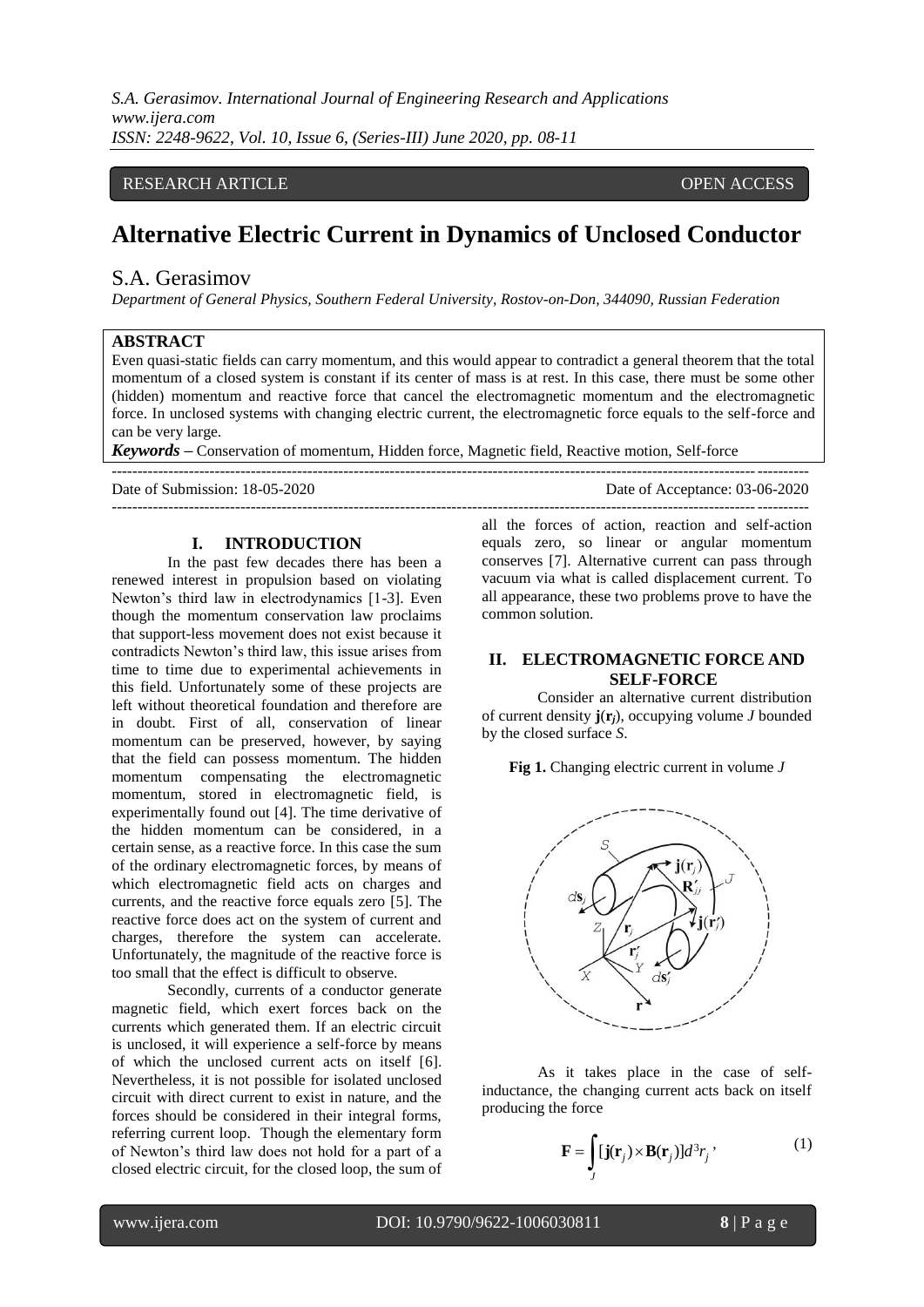where the integration sweeps over the conductor volume *J*.

Using the Maxwell equation

$$
[\nabla \times \mathbf{B}(\mathbf{r}_j)] = \mu_0 \mathbf{j}(\mathbf{r}_j), \tag{2}
$$

and since

$$
(\nabla \mathbf{B}(\mathbf{r}_j))\mathbf{B}(\mathbf{r}_j) =
$$
  

$$
\mathbf{B}(\mathbf{r}_j)(\nabla \mathbf{B}(\mathbf{r}_j)) + (\mathbf{B}(\mathbf{r}_j)\nabla)\mathbf{B}(\mathbf{r}_j),
$$
 (3)

one can obtain

$$
\mathbf{F} = \frac{1}{\mu_0} \int_J (\nabla (\frac{B^2(\mathbf{r}_j)}{2}) - (\nabla \mathbf{B}(\mathbf{r}_j)) \mathbf{B}(\mathbf{r}_j)) d^3 r_j , \quad (4)
$$

This may be converted to a surface integral

$$
\mathbf{F} = \frac{1}{\mu_0} \oint_S (d\mathbf{s}_J \cdot \frac{B^2(\mathbf{r}_j)}{2} - (d\mathbf{s}_J \cdot \mathbf{B}(\mathbf{r}_j)) \mathbf{B}(\mathbf{r}_j))
$$
 (5)

where *S* is the surface enclosing *J*. The magnetic field exists in all space. Converting the integration over surface *S* by integration over space *V* outside the conductor, we have

$$
\mathbf{F} = \frac{1}{\mu_0} \int_{V} [[\nabla \times \mathbf{B}(\mathbf{r})] \times \mathbf{B}(\mathbf{r})] d^3 r \tag{6}
$$

In the empty space the ordinary currents absent, but there exists displacement current for which  $[\nabla \times \mathbf{B}] = \partial \mathbf{D}/\partial t$ , and the hidden force density  $-[\partial \mathbf{D}/\partial t \times \mathbf{B}]$  cancels the electromagnetic force.

All that remains is to calculate this force. One may use the Biot-Savart law to describe the magnetic field produced by electric currents in the conductor, for which

$$
\mathbf{B}(\mathbf{r}) = \frac{\mu_0}{4\pi} \int_J \frac{[\mathbf{j}(\mathbf{r}'_j) \times (\mathbf{r} - \mathbf{r}'_j)]}{|\mathbf{r} - \mathbf{r}'_j|^3} d^3 r'_j, \qquad (7)
$$

and

$$
[\nabla \times \mathbf{B}(\mathbf{r})] = -\frac{\mu_0}{4\pi} \int_J \Delta \frac{\mathbf{j}(\mathbf{r}_j)}{|\mathbf{r} - \mathbf{r}_j|} d^3 r_j \,. \tag{8}
$$

Changing the order of integration in (6) and using the formal expression for the Dirac delta-function [8]

$$
\Delta \frac{\mathbf{j}(\mathbf{r}_j)}{|\mathbf{r} - \mathbf{r}_j|} = -4\pi \mathbf{j}(\mathbf{r}_j) \delta(\mathbf{r} - \mathbf{r}_j), \qquad (9)
$$

at integration over all **r**, one obtains

$$
\mathbf{F} = \frac{\mu_0}{4\pi} \int J d^3 r_j \int J \left[ \mathbf{j}(\mathbf{r}_j) \times \frac{[\mathbf{j}(\mathbf{r}_j') \times (\mathbf{r}_j - \mathbf{r}_j')] }{|\mathbf{r}_j - \mathbf{r}_j'|^3} \right] d^3 r_j' \qquad (10)
$$

This force is proved to be absolutely equivalent to the self-force [6,7]. In the next section, it will be shown that this force is often very large.

#### **III. SUPPORT-LESS PROPULSION**

One can look at the calculations of the previous section in a somewhat different way. As a final result, an aim here is not confirming the existence of the hidden momentum but consideration of a new kind of propulsion. A simple example demonstrating the efficiency due to the hidden electromagnetic force is needed. For this purpose, it is convenient to consider a  $\Pi$ -shaped conductor through which an alternating electric current *I* flows (Fig. 2).



**Fig.2.** Support-less thruster

Magnetic forces are transverse. Therefore, a current element is acted upon by a magnetic force perpendicular to the current element. As a result, the magnetic action of the part *B* on the part *A* cancels the magnetic force exerted on the part *C* by the same part *B*, but currents flowing in *A* and *C* parts exert forces collinear to *X*-axis. Since

and

then

$$
\mathbf{j}(\mathbf{r}'_j)dr'_j = jd\mathbf{x}; \mathbf{j}(\mathbf{r}'_j)dr_j = jd\mathbf{y},
$$

 $\mathbf{R} = \mathbf{v} + \mathbf{u} + \mathbf{s} - \mathbf{x} - \mathbf{v} - \mathbf{z}$ 

$$
\mathbf{F} = \frac{\mu_0 j^2}{2\pi} \int_{J} \frac{d\mathbf{x}(y + v) dy}{R^3} \, dv \, dz \, du \, ds' \tag{11}
$$

where

$$
R^2 = (x+u)^2 + (y+v)^2 + (s-z)^2
$$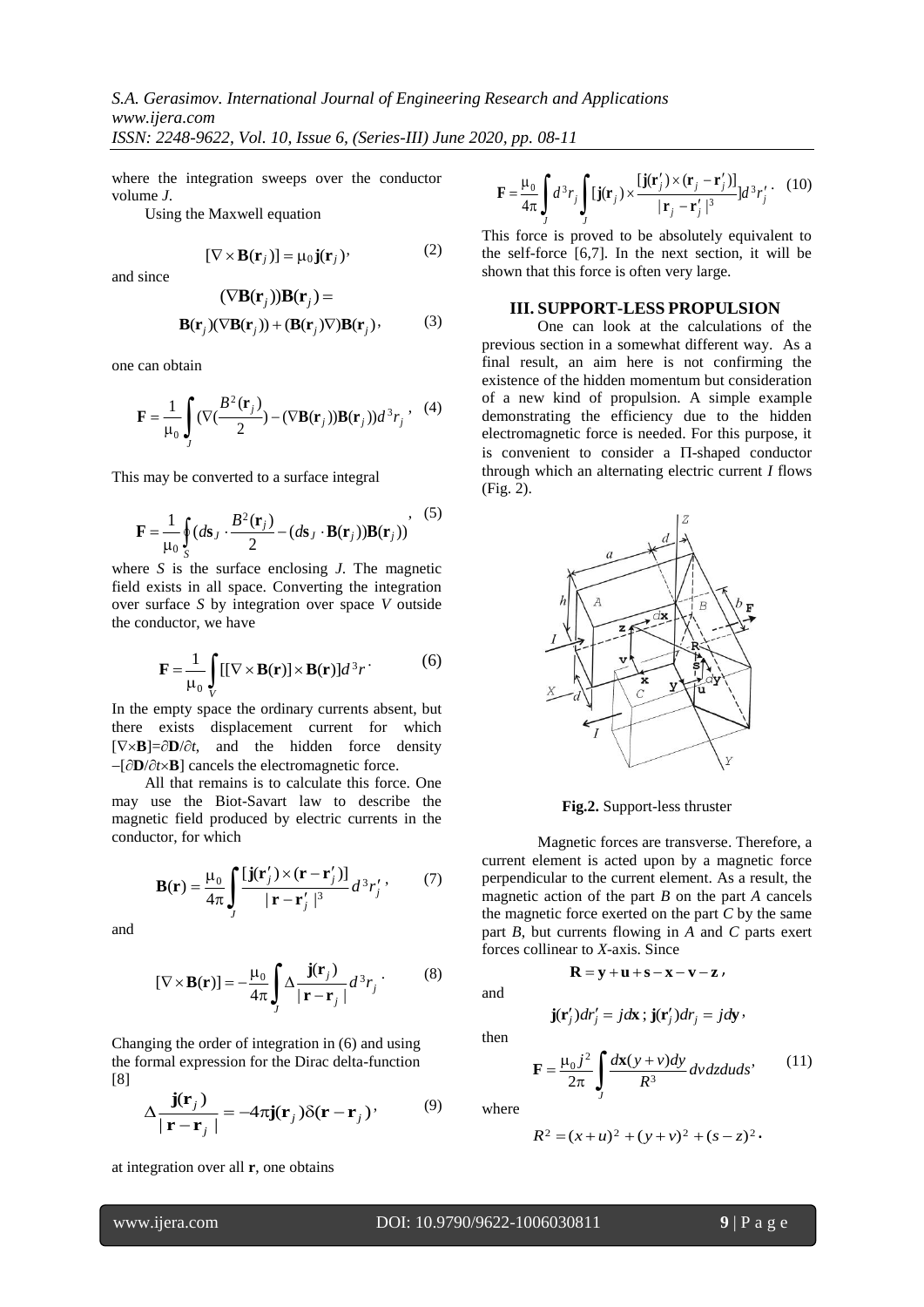# *S.A. Gerasimov. International Journal of Engineering Research and Applications www.ijera.com ISSN: 2248-9622, Vol. 10, Issue 6, (Series-III) June 2020, pp. 08-11*

Only two integrals in (11) can be evaluated analytically. For sizes of the unclosed conductor shown in Fig 2, the *X*-component of the self-force is

$$
F_x = -\frac{\mu_0 I^2}{2\pi \eta^2 \delta^2} \int_0^{\delta} d\upsilon \int_0^{\eta} d\sigma \times
$$

$$
\int_0^{\eta} \ln \frac{f_1(\upsilon, \omega, \sigma, \zeta) f_2(\upsilon, \omega, \sigma, \zeta)}{f_3(\upsilon, \omega, \sigma, \zeta) f_4(\upsilon, \omega, \sigma, \zeta)} d\zeta, \quad (12)
$$

where

$$
υ = u/b; ω = v/b; σ = s/b; ζ = z/b. (13)
$$
  
α = a/b : n = h/b : δ = d/b. (14)

$$
\alpha = a/b, \quad (1 - h/b, \quad 0 - a/b)
$$
\n
$$
f_1(v, \alpha, \sigma, \zeta) =
$$
\n
$$
v - \omega + ((v - \omega)^2 + (1 + v + \omega)^2 + (\sigma - \zeta)^2)^{1/2},
$$
\n
$$
f_2(v, \alpha, \sigma, \zeta) =
$$
\n
$$
\alpha + v + ((\alpha + v)^2 + (v - \omega)^2 + (\sigma - \zeta)^2)^{1/2},
$$
\n
$$
f_3(v, \alpha, \sigma, \zeta) =
$$
\n
$$
\alpha + v + ((\alpha + v)^2 + (1 + v + \omega)^2 + (\sigma - \zeta)^2)^{1/2},
$$
\n
$$
f_4(v, \alpha, \sigma, \zeta) = v - \omega + (2(v - \omega)^2 + (\sigma - \zeta)^2)^{1/2}.
$$

Note that the reduced value  $2\pi F/\mu_0 I^2$ depends on the relative variables (14). This means that this does not necessarily make us to create a very large system to provide the significant selfforce. It is enough to find parameters (14) for which the self-force is significant.



**Fig. 3.** Behavior of the force exerted by the thruster as sizes of system

Shown in Fig. 3 is the dependence of the reduced self-force versus reduced high *h*/*b* and thickness *d*/*b* of the conductor with alternative current. One should pay attention to the region of small values of the thickness *d* and *h* where the selfforce is large.

In the limit as the thickness *d* of the conductor becomes infinitesimally small, the integration of (12) is elementary, and the limit of the self-force can be shown to be

$$
F_{0x} = -\frac{\mu_0 I^2}{2\pi \eta^2} \left\{ 2\eta \arctan \frac{\eta \alpha}{\sqrt{\alpha^2 + \eta^2 + 1}} + \frac{\eta^2 \ln \left( \sqrt{\alpha^2 + \eta^2 + \alpha} \right) \sqrt{\eta^2 + 1}}{\eta (\sqrt{\alpha^2 + \eta^2 + 1} + \alpha)} - \frac{\eta \left( \sqrt{\alpha^2 + \eta^2 + 1} + \alpha \right)}{\eta (\sqrt{\alpha^2 + \eta^2 + \eta}) (\sqrt{\alpha^2 + \eta^2 + 1} + \eta)} - \frac{\eta \left( \sqrt{\alpha^2 + \eta^2 + \eta} \right) \sqrt{\eta^2 + 1}}{\sqrt{\alpha^2 + \eta^2 + 1} + \alpha} - \frac{\alpha (\sqrt{\alpha^2 + \eta^2 + 1} + \alpha^2)}{\sqrt{\alpha^2 + \eta^2 + 1} + \sqrt{\alpha^2 + 1}} \right\}
$$
\n(15)

This equation also shows that for given  $\alpha = a/b$  the self-force (15) logarithmically diverges (Fig.4), and this is for one conductor only. Real constructions may consist of number of the unclosed conductors.



**Fig. 4.** Behavior of the force exerted by the thruster at infinitesimally small thicknesses *d*

There are no reasons to doubt this result since the reactive torque is experimentally found [4] and the measured self-force coincides with the theoretical calculations [6].

#### **IV. CONCLUSION**

We do not discuss here how to make alternative current flow in such a conductor. Variants are possible. Having suspended the conductor between two poles of an electromagnet with alternating current, one may make electromagnetic induction produce the changing current in the unclosed conductor. Such a variant corresponds to the magnetic interaction between one closed and one unclosed contour for which electromechanical Newton's third law does not hold but linear momentum conserves [9].